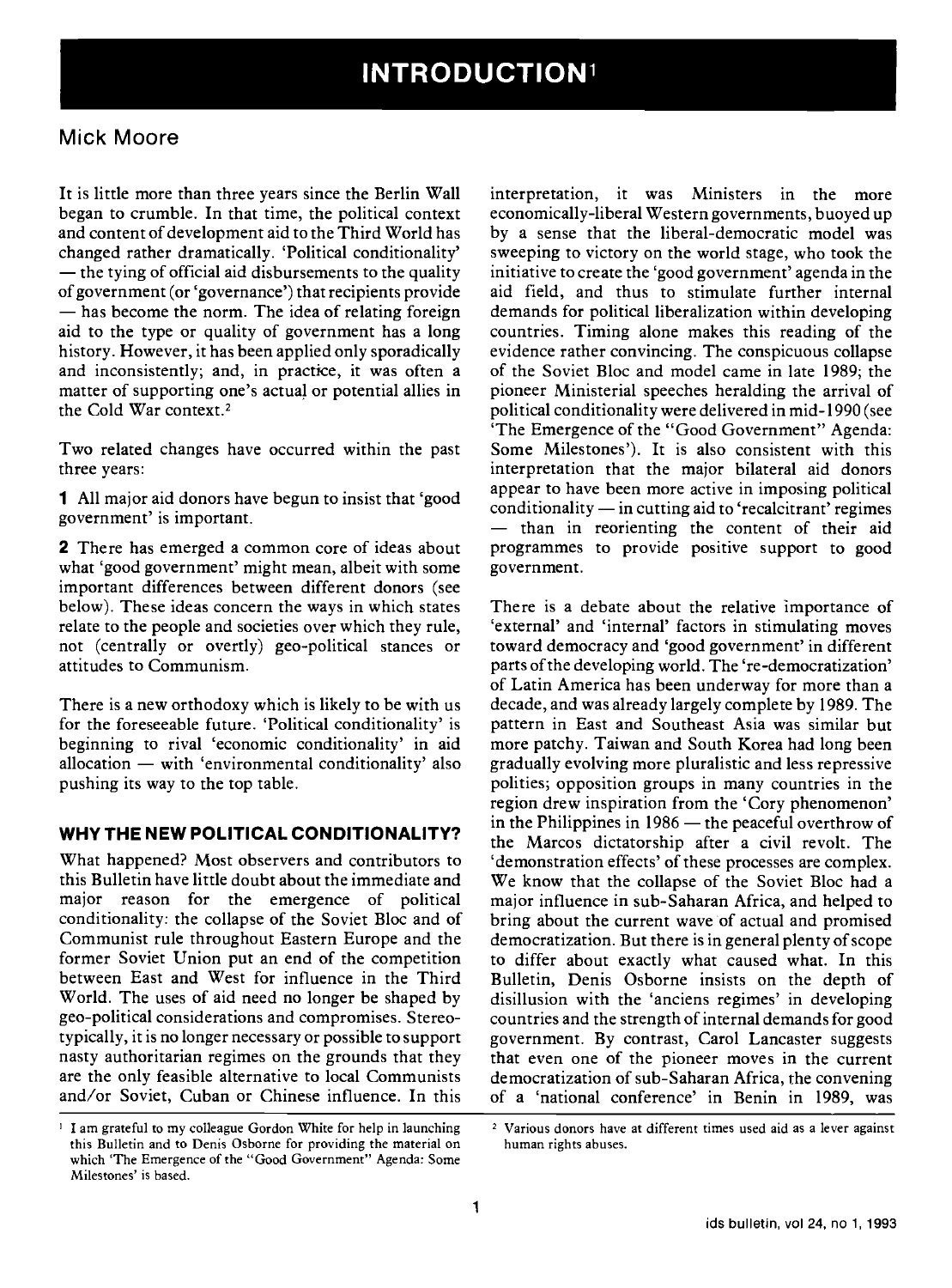triggered by the World's Bank's refusal to come to the economic rescue of a bankrupt government until it could show that it had popular consent for its economic policy.

The world is on a 'democracy wave' and particular Western governments and international organizations at times play important roles in driving the wave onward. General discussions about the relative importance of 'external' and 'internal' factors in stimulating democratization may not prove very enlightening. The causes are complex, and the 'external-internal' distinction may be difficult to make in practice. To obtain a better sense of the future, it is more fruitful to look at the other reasons given by Carol Lancaster for the emergence of the good government agenda in Washington. She provides two. One is that, for a range of reasons, including the end of its Cold War rationale, foreign aid is losing its domestic political constituency in the United States. Notions of good government, including democracy and civil rights, do however strike a positive chord with parts of the American electorate. The good government agenda thus reflects in part an attempt to re-create a domestic political base for foreign aid. Lancaster's second reason is very different, and indeed reflects the fact that there are, among the aid donors, (at least) two different good government agendas sharing the same umbrella.

The first agenda  $-$  which I will label the 'liberal democratic agenda' - is the one discussed above. It has four defining features: (a) it largely originates from and has been articulated by leading Western politicians, Bank initially identified as key dimensions of good often those who have little record of concern with government — accountability, information, transoften those who have little record of concern with development issues: (b) it has become entrenched in the formal policies of the main Western bilateral aid donors;3 (c) the content is broad and sweeping: the assertion that economic growth, competitive (multiparty) democracy, the market economy, respect for human rights, reduced levels of military expenditure and, in some cases, socio-economic equity, are interrelated and mutually self-sustaining; and (d) there is a willingness to impose political conditionality in its starker form: no democracy or civil rights, then no aid.

The second agenda  $-$  the 'process of government' agenda  $-$  has essentially been constructed by the World Bank. The latest and most formal statement is the Bank's Governance and Development (1992). The Bank was in the 'good government' business first; the pioneer document is its Sub-Saharan Africa: From Crisis to Sustainable Growth (November 1989). As Carol Lancaster explains, the Bank's concern with this subject arises in part from an imperative need to explain why the policies of structural adjustment and economic liberalization which it had long been urging

<sup>3</sup> And also the European Bank of Reconstruction and Development, 'collapse' of the Soviet Bloc and the emergence of the good which was established by these same bilateral donors after the government agenda.

on African governments did not seem to work even when adopted. Something else was wrong. The tentative answer was that the required administrative and governmental framework was not in place. In a wide variety of ways  $-$  corruption, secrecy in policy making, lack of accountability, disregard of the law, lack of benign concern for the private sector, political  $exploitation of the public sector - African governments$ were making it very difficult for the correct economic policies to work as they should.

The focus on 'governance' was the World Bank's answer to this dilemma. It avoided making explicit, but never entirely hid, the fact that its prime concern was with sub-Saharan Africa. The Bank's agenda had 'bureaucratic' rather than 'political' origins. Its staff have undertaken a great deal of research on governance issues. The Bank avoids the kind of broad assertions about the correlates of 'good government' made by the bilateral donors (see above). Its overt focus is not on type of regime (e.g. whether democratic, authoritarian etc.), but on more pragmatic-sounding issues about the process of government  $-$  accountability, the nature of the policy making process, information, the role of law, etc. (See my own contribution to this Bulletin.)

These two different agendas are not contradictory. Lancaster suggests, for example, that the World Bank's emphasis on information and open policy making in practice leads it very close to endorsing multi-party democracy and civil liberties. Further, there are signs of merger between the two: terms which the World Bank initially identified as key dimensions of good parency, rule of law  $-$  now appear routinely in statements from bilateral donors. The point is that there are different actors with different interests using the same terms. If there is an element of First World conspiracy against the Third World in the emergence of the good government agenda, then it is not a simple conspiracy.

#### DO WE HAVE A COMPLETE EXPLANATION?

Suppose we accept the propositions above that (a) the 'liberal democratic' variant of the good government agenda stems essentially from the demise of global Soviet-Western competition; and (b) the 'process of government' agenda represents mainly an attempt by the World Bank to redefine the problems it faces when its own economic doctrine is actually tested on countries in sub-Saharan Africa and found wanting. Have we reached the heart of the issue? Are these the essential mechanisms at work?

Some sceptics suggest that there is a third political motivation: the search for respectable arguments to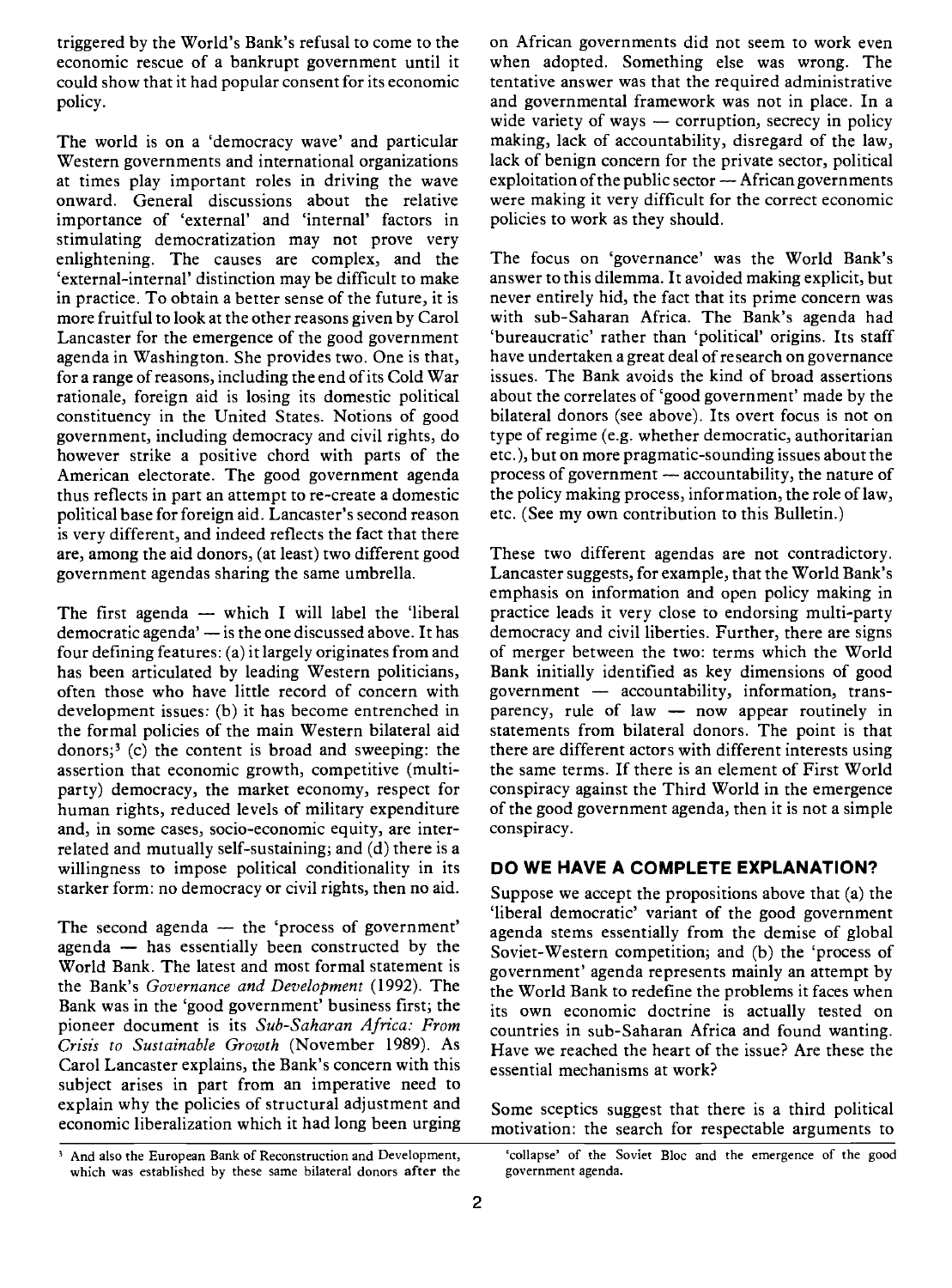justify further and further cuts in Third World aid. If countries can be labelled as 'badly governed', then it becomes very difficult to find grounds to oppose such cuts. John-Jean Barya however argues that there are deeper and more material forces and interests at work. He views political conditionality as another ideological device to reinforce the hegemony in Africa of the industrial nations and the aid agencies - and ultimately the interests of global finance capital. The particular way in which he makes this argument raises many questions. Critics will perhaps tend to seize on the apparent contradiction between (a) his assertion that finance capital has serious interests in (sub-Saharan) Africa and (b) the major concern in development policy institutions that Western capital appears to have been progressively withdrawing from the region over recent decades. Even the rather vigorous adoption of policies of structural adjustment and economic liberalization by countries such as Ghana has failed to reverse this trend.

What are the political interests of finance capital in Africa? More generally, why would support for political conditionality and thus for multi-party democracy, civil liberties, etc. be in the interests of foreign capital, in Africa or elsewhere? Is it because (some categories of) foreign capital find it easier to buy stable political support in liberal democratic regimes through their control of and influence over the mass media and political parties? These are all unfashionable questions, at least in the donor countries. Because notions of 'good government' strike a responsive chord in most quarters, there is a danger that such critical questions about what is going on behind this 'facade' will not be seriously addressed. Marxist scholars tend to be rather good at searching for deeper material interests and forces behind 'facades'. Of the few who remain in business, are there any turning their attention to political conditionality?

# ARE THE AID DONORS JUSTIFIED?

The most widespread argument against political conditionality and the good government agenda more widely is that they constitute 'violations of sovereignty': interference, by aid donor nations and the multilateral agencies which they control, in the internal affairs of other states. Geoffrey Hawthorn examines this claim and finds that it cannot be defended in terms of political theory or the laws and conventions governing interstate relations. If aid is intended to help improve the welfare of the citizens of recipient nations, the donor has the obligation to ensure that aid goes to those governments most likely to use it so as to attain this

goal.<sup>4</sup> The problems arise not at this level of principle, but in the process of making judgements about which recipient governments can genuinely be said to be practising good government. In Hawthorn's view, there is no justification for defining the concept narrowly such that it is identified with particular constitutional or institutional forms like multi-party competitive democracy. His own definition of good government  $-$  that which is best suited in particular circumstances to maximizing the benefits of social co $o$  peration  $-$  may be more defensible on ethical and theoretical grounds. Is it however practically useful?

Hawthorn directs us towards the policy issues which occupy most of this Bulletin. What is good government? Whose definitions of good government can be trusted? Are the donor agencies able and competent to define good government and to implement policies to encourage it? The emphasis of several of the articles is on what academics sometimes term the contrast between intentions and outcomes the kinds of processes summarized in the popular English aphorism: 'The road to Hell is paved with good intentions'. For example, few people would dissent in principle from the spirit or much of the substance of the recent words of the British Minister for Overseas Development on the subject:

By good government, I mean the attitude and conduct of those responsible for administration, right down to grass roots level. Even where these are right, the best plan of action and the highestminded intentions will fail if those who implement them are not equal to the task. So training is vital. Respect for the rights of the individual is indispensable to good government. Mutual trust must be established between those in government and the governed.

This means accountability and transparency in the decision-making process. It means political pluralism with free and fair elections. It means the rule of law and freedom of expression. It means far less spending on military hardware and war-making and much more on primary schools and healthcare. It means fighting the cancers of graft and nepotism.5

To translate these principles and attitudes into effective action however proves to be problematic in several major respects.

One major question is whether the vision of good government being promoted is the right one. John Healey, Richard Ketley and Mark Robinson jointly

<sup>&</sup>lt;sup>4</sup> The case in principle for **banks** to be concerned with the governance practices of their borrowers (who are generally national governments in the case of the World Bank institutions and the IMF) appears to be even stronger: on simple banking principles, lenders could be said to have a clear obligation to ensure that their borrowers are well managed, and thus likely to be in a position to service their loans.

More extended conceptions of bankers' roles might indicate a positive duty to help clients improve their management (governance).

<sup>&</sup>lt;sup>5</sup> Speech to the Commonwealth Press Union Conference in Edinburgh, 22 June 1992.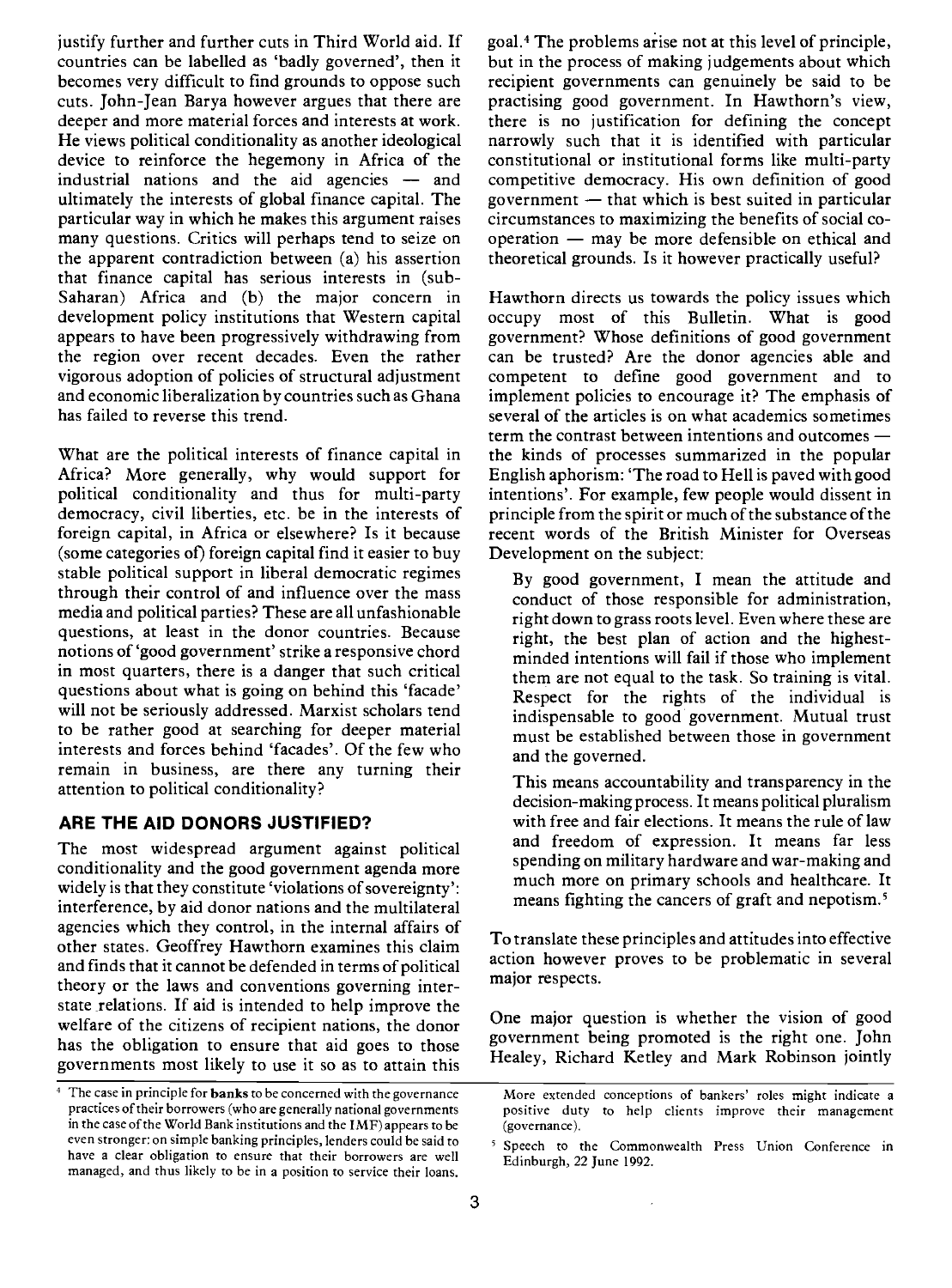address the question of the link between democracy and economic policy. It is implicit in the 'liberal democratic' variant of the good government agenda that democratically-elected governments will make and implement better economic policy decisions. Is this likely to be so in sub-Saharan Africa? The evidence is unclear and ambiguous. One certainly cannot reject the possibility, but should not have high expectations. Many other factors also affect the quality of economic decision making.

My own contribution is an examination of the World Bank's position paper (Governance and Development, 1992), which is explicitly focused on those dimensions of governance impinging most directly on economic performance. Because this position paper is based on considerable experience and research, it generally avoids the simplistic and erroneous assertions sometimes emanating from the foreign ministries of bilateral aid donors. The World Bank is likely increasingly to set the agenda of practical research and experimentation in the field. But it will hopefully modify its own ideas considerably in the process. Some of its key ideas, notably 'accountability', are instinctively appealing but provide very limited practical guidance to dealing with the real world. The Bank's treatment of law reveals a strong Western and, more especially, American bias. The authors of Governance and Development seemed surprisingly uninterested in learning about the kind of governance practised in countries which have been economically successful in recent decades, notably those of East Asia. Overall, the Bank's position is a mixture of informed good sense and Western (liberal) ideological bias. It is useful in parts and misleading or inadequate in others. It does not provide a good guide to good government generally.

Mike Faber makes a similar case when looking at the recent guidelines on the treatment of foreign direct investors emanating from the international financial institutions in Washington. Such guidelines are important, for they constitute some of the most precise and direct signals available to Third World governments on what they should be doing to attract foreign investment. Yet the guidelines are formalistic and legalistic, and make no mention of the wide range of governance issues which actually shape the decisions of potential foreign investors. Are the arbiters of what constitutes good government competent to bear the heavy burden that they have chosen to assume?

Mark Robinson asks the same question in relation to the practice of political conditionality. The validity of arguments in its favour depend in large part on the aid donors having the capacity to implement conditionality intelligently and effectively. That in turn implies that

they should not frequently. find that they have lost control of the situation and cease to exercise any kind of influence. Research on economic conditionality indicates that conditions imposed by the donors may often be evaded by recipient governments.6 There is less experience of political conditionality. However Mark Robinson is able to identify some of the factors that influence whether it is likely to work, and suggests that it is likely to be effective only under relatively restricted conditions. (Carol Lancaster provides some useful parallel comments on the factors which influence the capacity of the World Bank to raise 'governance' issues with its clients.)

## AID FOR BETTER GOVERNMENT?

Although there are reasons to be sceptical and cautious about the good government agenda, relatively few people are likely to oppose or reject it totally. For there is a great deal of bad government around in the world, and the human costs are incalculable, whether they appear to us dramatically in the shape of anarchic chaos and bloodshed in Bosnia and Somalia; more prosaically in the shape of routinized repression and economic mismanagement in Peru, Haiti and Myanmar (Burma); or even more insidiously in the form of decreasing tolerance of open political debate and political dissent by elected governments in some of the industrial nations. If one is to try to make the best of an imperfect world, then there is a case for aid donors to at least supplement political conditionality with aid which is actively targeted on improving governance. Two of the articles focus on how this might be done.

Denis Osborne reviews the range of actions that donors might support, while David Leonard presents the outlines of a specific and highly innovative proposal to strengthen the professional competence of the top civil service in sub-Saharan Africa by establishing regional professional cadres to which national civil servants could 'retreat' when under political pressure at home. During these periods of 'retreat' they would broaden their professional experience by working in other countries or in African regional or international organizations. Emerging as it does from Leonard's long experience of researching on public administration in Africa, this proposal constitutes the best example of pragmatic 'lateral thinking' that I have heard on the governance issue.

One of the great attractions of Leonard's scheme is that it could (and should) be run at African regional level by Africans; all that is required of aid donors is modest funding. For this addresses what may be in practice one of the biggest constraints to using aid to promote better governance: the understandable fears of many people in the Third World that 'good government' is a cover for the industrial nations to exercise more direct

<sup>&</sup>lt;sup>6</sup> See P. Mosley, J. Harrigan and J. Toye, Aid and Power: The World Bank and Policy-Based Lending, Routledge, 1991 (2 vols).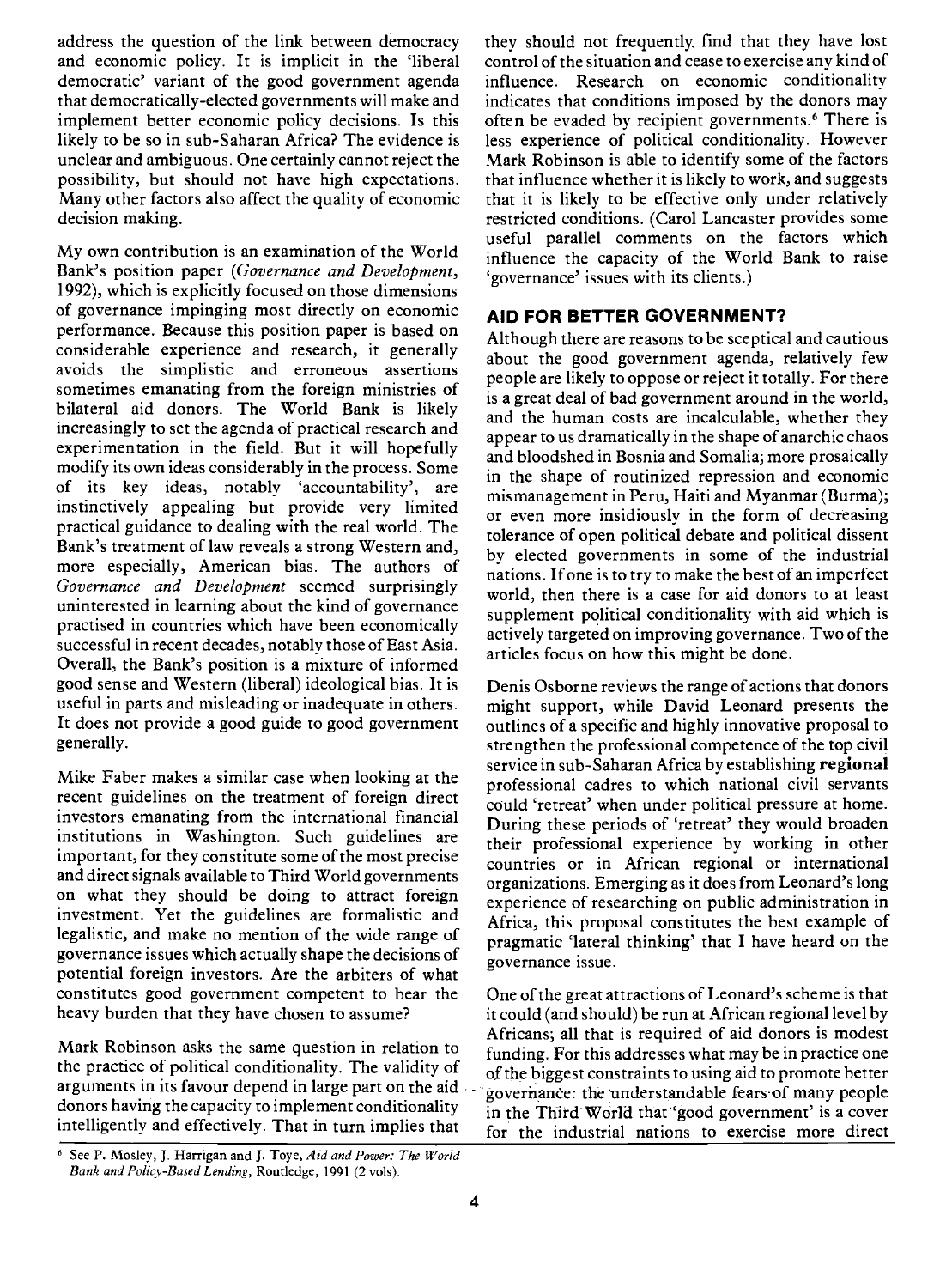political control  $-$  a re-colonization  $-$  and advance some interest of their own. Speaking for many people from Africa and other parts of the Third World, John-Jean Barya asserts that:

The new political conditionalities have nothing to do with the desire of Western countries to actually encourage democracy in Africa. For a long time, Western countries supported dictatorship, for instance in Zaire, Liberia, Uganda and Kenya. France distinguished itself in supporting dictators with open military interventions on their behalf against popular opposition.

Barya's first sentence may be incorrect; the world may have changed. Like emissaries of poor countries going to Washington and insisting that they have left recent history behind, and that they now really do believe in the free market, the open economy and the price mechanism, the aid donors now perhaps send emissaries to Africa to insist that everything really has changed, that supporting dictators was a mistake for which they are deeply sorry, and that from now on it is democracy and good government that really count. If the Third World remains sceptical and suspicious, one should not be surprised. (And, if those apologies for past support for dictatorship have indeed been tendered, would they not be all the more persuasive and effective if made public?)

The arguments for good government and political conditionality have greater implications for the aid process and for the behaviour of the aid donors themselves than they appear so far to have realized. Denis Osborne raises two of them at the level of design and management of aid: donors should be more transparent in their dealings with aid recipients, and aid for good government should, like good government itself, be pluralist, i.e. should have 'many small seemingly independent parts'. In the conclusion to his article on the Washington guidelines for attracting foreign direct investment, Mike Faber points out that these guidelines are silent on the ways in which the industrial nations manage both their national economies and the global economy in such a way as to consistently discourage investment in the Third World. The roots of the problems that afflict the South do not lie only in the South. Carol Lancaster points out that the International Monetary Fund, apparently the most conservative of the international financial institutions, has very recently been quietly enforcing its own (uncomplicated) good government agenda: cuts in

military expenditure. The industrial nations that control the IMF presumably approve of this. How much more effective would the policy be, and how much more credible would First World protestations about good government be, if the governments of the advanced countries would support the IMF by putting real constraints on the international arms trade! The aid donors' demands for good government in the Third World will be all the more credible and effective when they display a commitment which extends well beyond the insistence that the recipients do something about this if they do not want to lose their aid.

### CONCLUDING COMMENT: UNDERSTANDING **GOVERNANCE**

'Good government' has been rushed onto the aid agenda by politicians. Many of the assumptions that underlie it are questionable, and others are plain wrong. We have long known that all the good things identified in the good government agenda  $-$  economic growth, electoral democracy, the market economy, respect for human rights, reduced levels of military expenditure and socio-economic equity  $-$  do not typically come in interrelated and mutually selfsustaining packages.7 Development policy is made in the same real world that obliges the British Government, for example, to sacrifice some very highly-cherished goals of economic policy in the attempt to achieve others.

Now that good government is on the development<br>policy agenda, political scientists are being policy agenda, political scientists are being commissioned and encouraged to work on the practical implications. From a narrow professional viewpoint, the good government agenda is something of a gift from heaven. For the first time in the history of aid, political scientists are believed to have something useful to say about broader, strategic issues.8 There will no doubt be something of an adverse reaction once those who make development policy realize that most 'good government' issues have long been familiar to political scientists and theorists,9 and that few sudden breakthroughs in knowledge are likely. Even so, political scientists can anticipate more attention in the future than in the past. Those who welcome this attention will be obliged to overcome their professional inclination to stop when they have described and analysed, and be willing to prescribe. The implied responsibilities are very heavy. Many colleagues will not wish to accept them. Those that do may consider looking again at The Prince. It is four and a half centuries since Machiavelli wrote this do-it-yourself guide to effective statecraft. No

<sup>&</sup>lt;sup>7</sup> See, for example, A. Sen, 'Public action and the quality of life in developing countries', Oxford Bulletin of Economics and Statistics, November, 1980.

As opposed, for example, to advising on counter-insurgency strategy or on issues of public administration.

However, as Dunn points out, modern political theory has rarely concerned itself with the question of 'good government' in the very

comprehensive sense in which the term is now used in the aid debate; the focus has been on narrower and more concrete issues of 'good organization' (J. Dunn, 'The politics of representation and good government in post-colonial Africa', in P. Chabal (ed), Political Domination in Africa; Reflections on the Limits of Power, Cambridge University Press, 1986, p. 161, fn 12). The 'good government' debate does at least raise old issues in a new way.